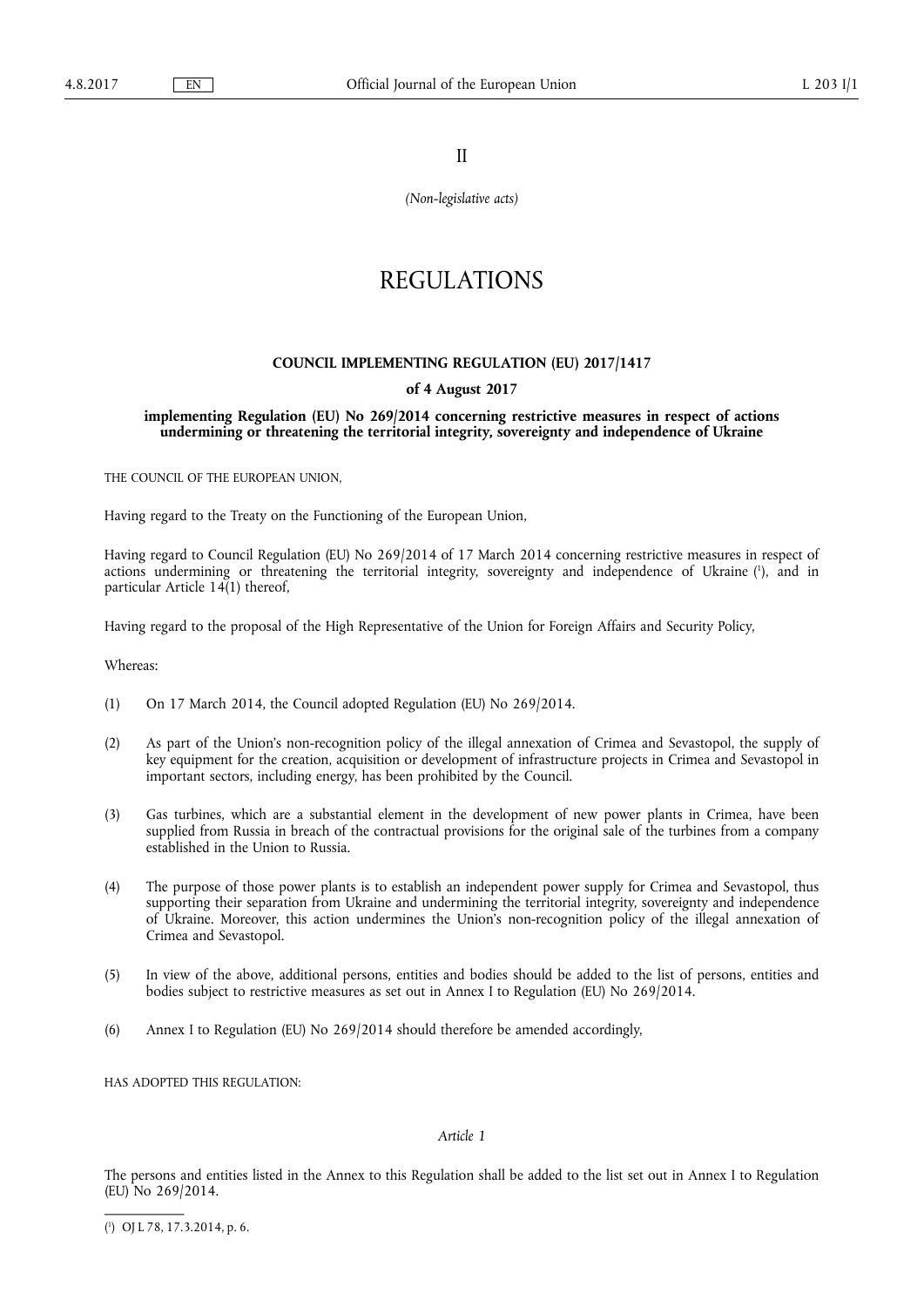#### *Article 2*

This Regulation shall enter into force on the day of its publication in the *Official Journal of the European Union*.

This Regulation shall be binding in its entirety and directly applicable in all Member States.

Done at Brussels, 4 August 2017.

*For the Council The President*  M. MAASIKAS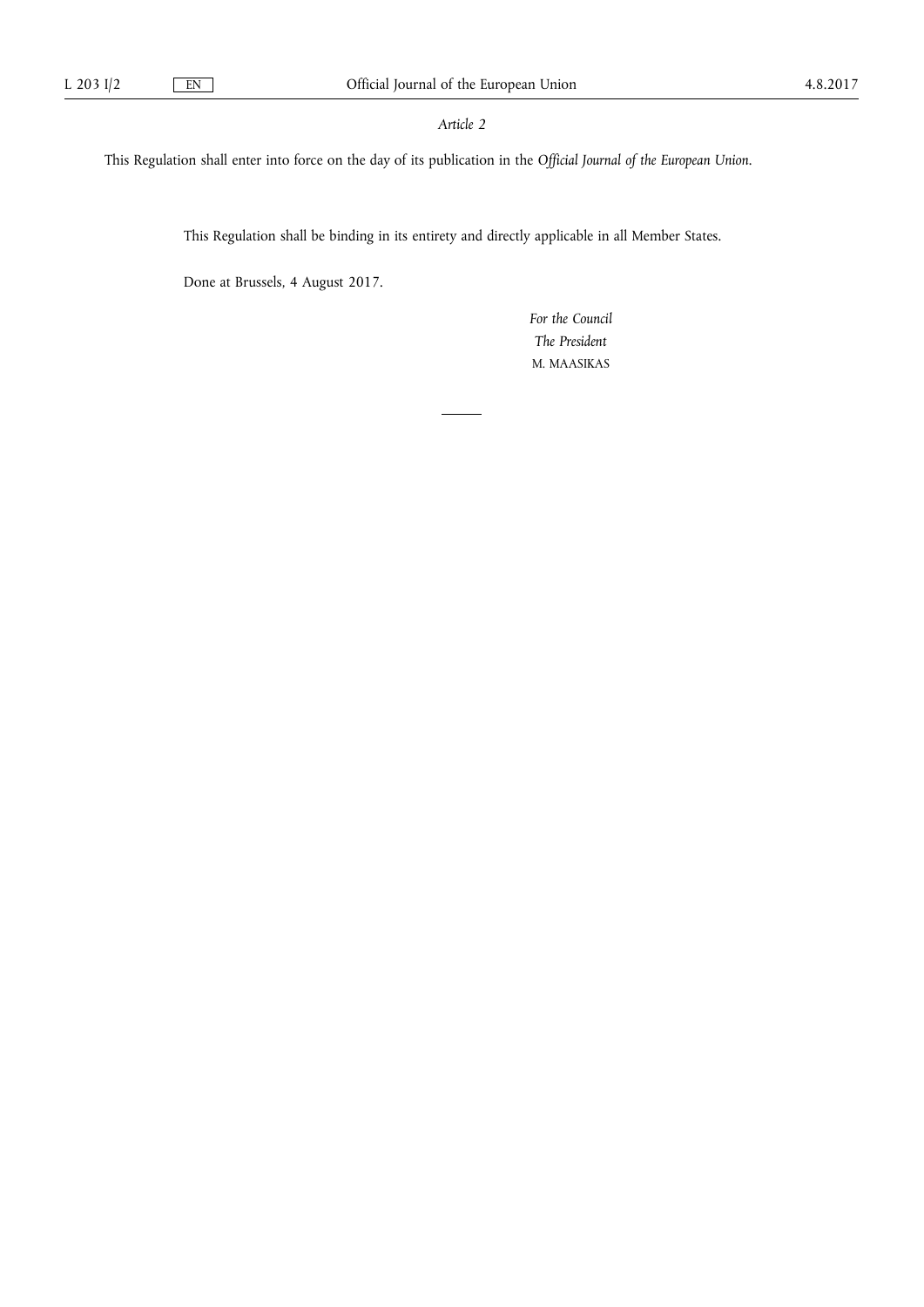### *ANNEX*

# **List of persons and entities referred to in Article 1**

## **Persons**

|      | Name                                                                                       | Identifying information                                                                                                               | Statement of reasons                                                                                                                                                                                                                                                                                                                                                                                                                                                                                                                                                                        | Date of Listing |
|------|--------------------------------------------------------------------------------------------|---------------------------------------------------------------------------------------------------------------------------------------|---------------------------------------------------------------------------------------------------------------------------------------------------------------------------------------------------------------------------------------------------------------------------------------------------------------------------------------------------------------------------------------------------------------------------------------------------------------------------------------------------------------------------------------------------------------------------------------------|-----------------|
| 158. | Andrey Vladimirovich<br><b>CHEREZOV</b><br>(TSCHERESOW)<br>Черезов, Андрей<br>Владимирович | Vice-Minister for<br>Energy of the Russian<br>Federation.<br>DOB: 12.10.1967<br>POB: Salair.<br>Kemerovskaya Oblast                   | Shares responsibility for the decision to transfer gas<br>turbines that had been delivered by Siemens Gas Tur-<br>bine Technologies OOO to OAO VO Technopromex-<br>port, to be installed in Crimea. This decision contrib-<br>utes to establishing an independent power supply for<br>Crimea and Sevastopol as a means of supporting their<br>separation from Ukraine, and undermines the ter-<br>ritorial integrity, sovereignty and independence of<br>Ukraine.                                                                                                                           | 4.8.2017        |
| 159. | Evgeniy Petrovich<br><b>GRABCHAK</b><br>Грабчак, Евгений<br>Петрович                       | Head of Department in<br>the Energy Ministry of<br>the Russian Federation.<br>DOB: 18.7.1981<br>POB: Ust-Labinsk.<br>Krasnodar Region | Responsible within the Ministry of Energy of the Rus-<br>sian Federation for the development of electro-ener-<br>getic projects in Crimea. These projects contribute to<br>establishing an independent power supply for Crimea<br>and Sevastopol as a means of supporting their separa-<br>tion from Ukraine, and undermine the territorial in-<br>tegrity, sovereignty and independence of Ukraine.                                                                                                                                                                                        | 4.8.2017        |
| 160. | Sergey Anatolevich<br>TOPOR-GILKA<br>Топор-Гилка, Сергей<br>Анатольевич                    | Director General of<br>OAO 'VO TPE' until its<br>insolvency, Director<br>General of OOO 'VO<br>TPF.<br>DOB: 17.2.1970                 | In his capacity as Director General of OOO 'VO TPE',<br>he led the negotiations with Siemens Gas Turbine<br>Technologies OOO regarding the purchase and deliv-<br>ery of the gas turbines for a power plant in Taman,<br>Krasnodar region, Russian Federation. He was respon-<br>sible for the transfer of the gas turbines to Crimea.<br>This contributes to establishing an independent<br>power supply for Crimea and Sevastopol as a means<br>of supporting their separation from Ukraine, and un-<br>dermines the territorial integrity, sovereignty and in-<br>dependence of Ukraine. | 4.8.2017        |

# **Entities**

|     | Name                                                                                                                                                                                                                                     | Identifying information                                                                                                                                                                                    | Statement of reasons                                                                                                                                                                                                                                                                                                                                                                                                                                                                                                                                                                                                        | Date of Listing |
|-----|------------------------------------------------------------------------------------------------------------------------------------------------------------------------------------------------------------------------------------------|------------------------------------------------------------------------------------------------------------------------------------------------------------------------------------------------------------|-----------------------------------------------------------------------------------------------------------------------------------------------------------------------------------------------------------------------------------------------------------------------------------------------------------------------------------------------------------------------------------------------------------------------------------------------------------------------------------------------------------------------------------------------------------------------------------------------------------------------------|-----------------|
| 38. | OAO 'VO<br>Technopromexport'<br>(OAO 'VO TPE')<br>AKA: Open Joint Stock<br>Company 'Foreign<br>Economic Association'<br>'Technopromexport'<br>Открытое акционерное<br>обшество<br>Внешнеэкономическое<br>объепинение<br>Технопромэкспорт | Address: 119019.<br>Moscow, Novyi Arbat<br>str., $15$ , building $2$<br>Registration date:<br>27.7.1992<br><b>State Registration</b><br>Number:<br>1067746244026<br>Tax Registration<br>Number: 7705713236 | Contracting party with Siemens Gas Turbine Technol-<br>ogies OOO, OAO 'VO TPE' purchased gas turbines<br>declared to be destined for a power plant in Taman,<br>Krasnodar region, Russian Federation, and as the con-<br>tractor was responsible for the transfer of the gas tur-<br>bines to OOO 'VO TPE' which in turn transferred<br>them to be installed in Crimea. This contributes to es-<br>tablishing an independent power supply for Crimea<br>and Sevastopol as a means of supporting their separa-<br>tion from Ukraine, and undermines the territorial in-<br>tegrity, sovereignty and independence of Ukraine. | 4.8.2017        |